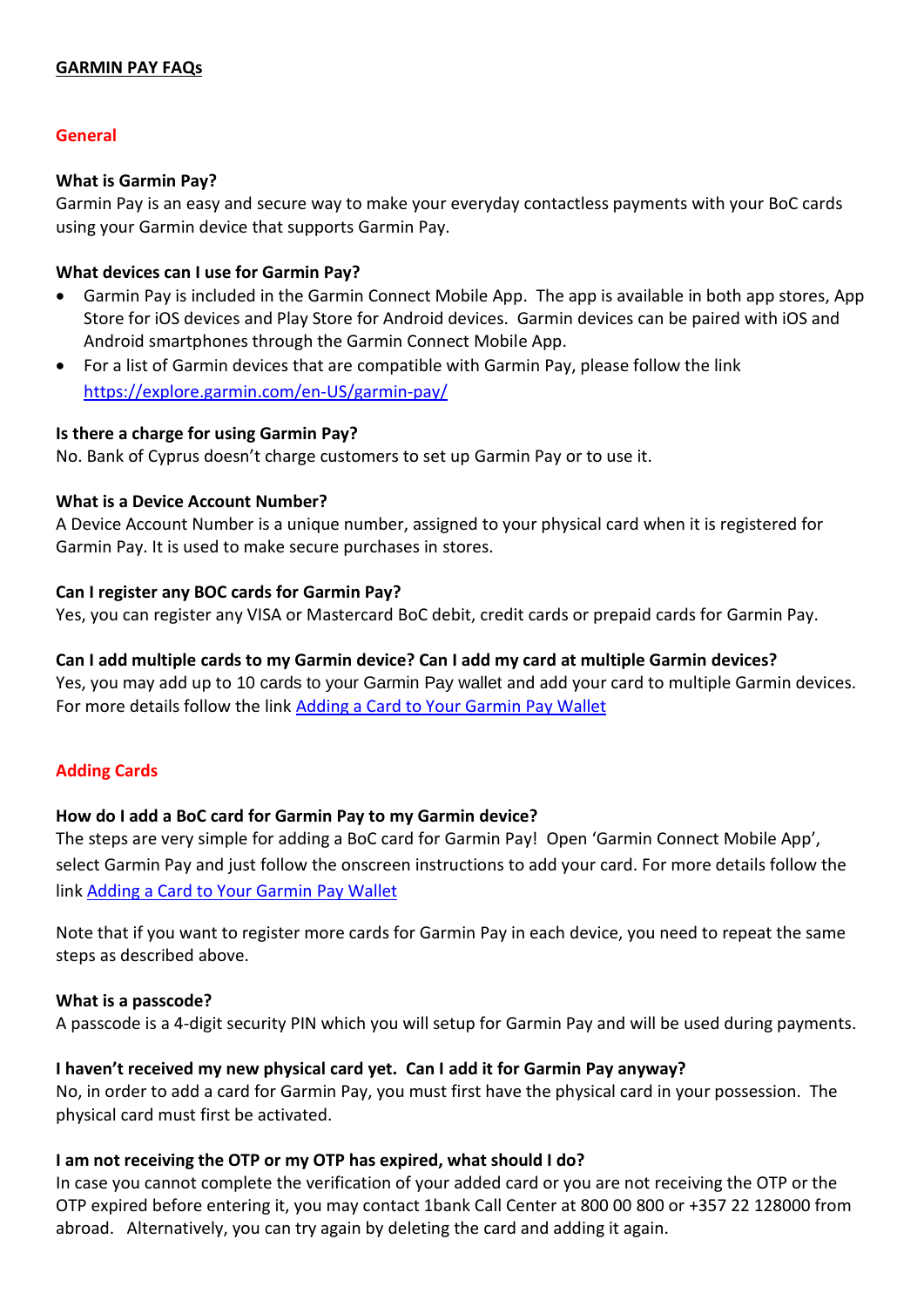## **How can I delete a card from a Garmin device?**

If you want to delete a card from a Garmin device, follow the instructions included in the link [Managing Your Garmin](https://www8.garmin.com/manuals/webhelp/vivoactive3/EN-US/GUID-85CC8ED7-7705-4D5F-9E2C-1CB37228D481.html) Pay Cards

Now, if you changed your mind after you have removed a wallet card, there is no problem. You can register it again following the same procedure. Note that it will be given a new Device Account Number.

## **Payments**

#### **Where can I use Garmin Pay?**

You can use Garmin Pay to make contactless payments at merchants wherever you see the contactless  $\mathcal{W}$ symbol.

## **Do I need to enter my passcode every time I make a payment using Garmin Pay?**

No, you just enter it the first time and as long as you wear the watch it will last 24 hours so you can make various of payments.

When you remove the watch from your wrist, you must enter the passcode again on the first transaction.

#### **Does Garmin Pay show my transactions?**

You'll be able to see the last 10 transactions per BOC card made using Garmin Pay in the "Transactions" section of your added card within Garmin Pay.

## **Can I make contactless payments without internet connection?**

Yes, you can make contactless payments without internet connection.

## **Do I need to have my mobile device nearby to use Garmin Pay?**

No, you don't need to have your mobile device nearby to use Garmin Pay.

## **How do I know about the results of my payment?**

Even though your Garmin device always shows that the transaction is successful after approaching it near the POS, the transaction is sent for processing and the results of the payment appear on the merchant's POS terminal screen and the receipt printed by the terminal.

## **I added more than one card for Garmin Pay. How do I choose which one to make a payment with?**

The first card you add to Garmin Pay becomes your default card. In case you want to make payment with another card, you just scroll down and the image of the next card will appear.

## **I noticed that the receipt from the POS terminal displays a different card number from the Garmin Pay card number.**

The receipt from the POS terminal displays the Device Account Number which will be used for your wallet payments.

**Do the transactions performed through Garmin Pay at Antamivi merchants earn antamivi points?**  All transactions made through Garmin Pay at merchants that participate in the Antamivi scheme earn points as if they were performed with a physical card. Exceptions may apply therefore visit [www.antamivi.com.cy](http://www.antamivi.com.cy/) for more details.